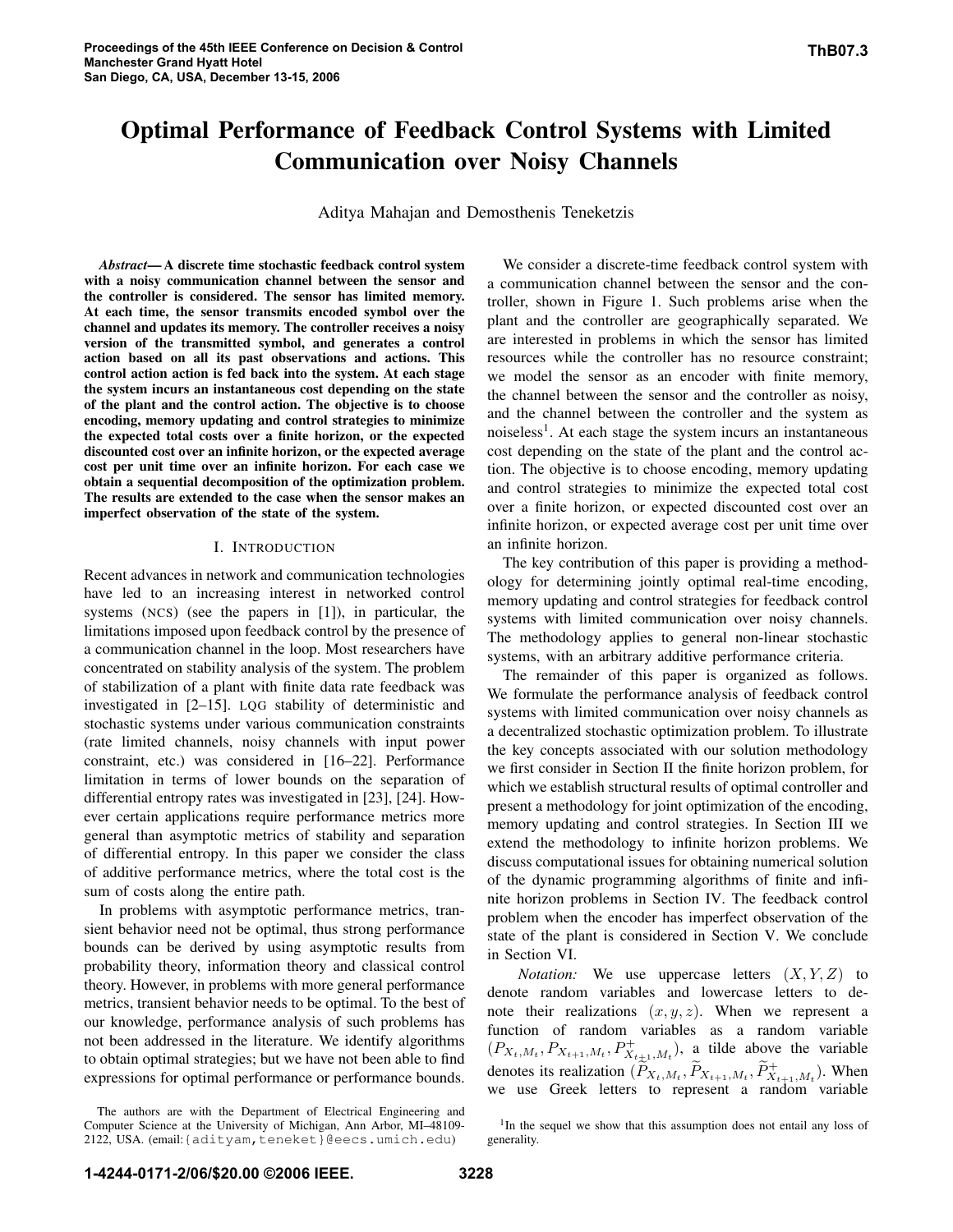$(\pi^c, \pi^l, \pi^g)$ , a tilde above the variable denotes its realization  $(\tilde{\pi}^c, \tilde{\pi}^l, \tilde{\pi}^g)$ . We also use the short hand notation of  $x^t$  to present the sequence  $x_1, \ldots, x_t$  and similar notation for random variables and functions.

#### II. THE FINITE HORIZON PROBLEM

*A. Problem Formulation*



Fig. 1. Feedback control system with noisy communication

Consider a discrete time feedback control system as shown in Figure 1 which operates for a horizon  $T$ . The state evolution is given by

$$
X_{t+1} = f(X_t, U_t, W_t),
$$
 (1)

where f is the *system evolution function*. The variables  $X_t, U_t, W_t$  denote the state of the system, the control action and the plant disturbance respectively, at time  $t$ . We assume that all variables are discrete. For all  $t$ ,  $X_t$  takes values in  $\mathcal{X} \triangleq \{1, 2, \ldots, |\mathcal{X}|\}, U_t$  takes values in  $\mathcal{U} \triangleq \{1, 2, \ldots, |\mathcal{U}|\}$ and  $W_t$  takes values in  $W \triangleq \{1, 2, \ldots, |\mathcal{W}|\}.$  The initial state  $X_1$  is a random variable with PMF  $P_{X_1}$ . The random variables  $W_1, \ldots, W_T$  are i.i.d. with PMF  $P_W$  and are also independent of  $X_1$ .

The sensor, consisting of an encoder and a memory, makes perfect observations of the state of the system. At each time instant t, the encoder generates an encoded symbol  $Z_t$ , taking values in  $\mathcal{Z} \triangleq \{1,\ldots,|\mathcal{Z}|\}$ , as follows

$$
Z_t = c_t(X_t, M_{t-1}),\tag{2}
$$

where  $c_t$  is the *encoding function* at time t and  $M_{t-1}$  denotes the content of the sensor's memory at  $t-1$ .  $M_t$  takes values in  $\mathcal{M} \triangleq \{1,\ldots, |\mathcal{M}|\}$  and is updated according to

$$
M_t = l_t(X_t, M_{t-1}),\tag{3}
$$

where  $l_t$  is the *memory update function* at time  $t$ . Observe that the sensor has a finite size memory and though it makes perfect observations of the state of the system, it can not store all the past observations. Thus, it does not have perfect recall and at each stage it must selectively shed information.

The encoded symbol  $Z_t$  is transmitted over a noisy communication channel and a channel output  $Y_t$  is generated according to

$$
Y_t = h(Z_t, N_t),\tag{4}
$$

where  $h$  is the channel and  $N_t$  denotes the channel noise.  $Y_t$  takes values in  $\mathcal{Y} \triangleq \{1,\ldots,|\mathcal{Y}|\}$  and  $N_t$  takes values in  $\mathcal{N} \triangleq \{1,\ldots, |\mathcal{N}|\}.$  The sequence of random variables  $N_1, \ldots, N_T$  is i.i.d. with given PMF  $P_N$ .  $N_1, \ldots, N_T$  are also independent of  $X_1, W_1, \ldots, W_T$ .

The controller observes the channel outputs and generates a control action  $U_t$  as follows

$$
U_t = g_t(Y^t, U^{t-1}),\tag{5}
$$

where  $g_t$  is the *control law* at time t.  $U_t$  takes values in  $\mathcal{U} \triangleq$  $\{1,\ldots,|\mathcal{U}|\}$ . A uniformly bounded cost function  $\rho : \mathcal{X} \times$  $U \rightarrow [0, K], K < \infty$  is given. At each t, an instantaneous cost  $\rho(X_t, U_t)$  is incurred.

The collection  $(X, W, M, Z, N, Y, U, P_{X_1}, P_W, P_N, f,$  $h, \rho, T$ ) is called a *perfect observation system*. The choice of  $(c, l, g), c \triangleq (c_1, \ldots, c_T), l \triangleq (l_1, \ldots, l_T), g \triangleq$  $(g_1, \ldots, g_T)$ , is called a *design*.

The performance of a design, quantified by the expected total cost under that design, is given by

$$
\mathcal{J}_T(c, l, g) \triangleq \mathbb{E}\Bigg\{\sum_{t=1}^T \rho(X_t, U_t) \mid c, l, g\Bigg\},\qquad(6)
$$

where the expectation in  $(6)$  is with respect to a joint measure on  $(X_1, \ldots, X_T, U_1, \ldots, U_T)$  generated by  $P_W, P_N, f, h$ and the choice of design  $(c, l, g)$ . We are interested in the following optimization problem:

*Problem 1:* Given a perfect observation system  $(X, W)$ ,  $M, Z, N, Y, U, P_{X_1}, P_W, P_N, f, h, \rho, T$ , choose a design  $(c^*, l^*, g^*)$  such that

$$
\mathcal{J}_T(c^*, l^*, g^*) = \mathcal{J}_T^* \triangleq \min_{c, l, g \in \mathscr{C}^T \times \mathscr{L}^T \times \mathscr{G}^T} \mathcal{J}_T(c, l, g), \tag{7}
$$

where  $\mathscr{C}^T \triangleq \mathscr{C} \times \cdots \times \mathscr{C}$  (*T* times),  $\mathscr{C}$  is the space of functions from  $X \times M$  to  $Z$ ,  $\mathscr{L}^T \triangleq \mathscr{L} \times \cdots \times \mathscr{L}$  (T times),  $\mathscr L$  is the space of functions from  $\mathscr X \times \mathscr M$  to  $\mathscr M$ ,  $\mathscr{G}^T \triangleq \mathscr{G}_1 \times \cdots \times \mathscr{G}_T$ , and  $\mathscr{G}_t$  is the space of functions from  $\mathcal{Y}^{t} \times \mathcal{U}^{t-1}$  to  $\mathcal{U}$ .

*a) Remark:* There is no loss of generality in assuming a noiseless feedback channel. Suppose there is noise in the feedback channel, and the input to the system is  $U_t$  is a noisy version of  $U_t$  given by

$$
\widehat{U}_t = \widehat{h}(U_t, \widehat{N}_t)
$$
\n(8)

where  $\hat{h}$  is the feedback channel and  $\hat{N}_t$  denotes the noise in the feedback channel.  $\hat{N}_1, \dots, \hat{N}_T$  is a sequence of independent variables that is also independent of  $X_1, W_1, \ldots, W_T$ and  $N_1, \ldots, N_T$ . This model can be transformed into one equivalent to  $(1)$ – $(5)$  by setting

$$
\widehat{W}_t = (W_t, \widehat{N}_t), \tag{9}
$$

$$
X_{t+1} = f\left(X_t, h(U_t, \widehat{N}_t), W_t\right) \triangleq \widehat{f}(X_t, U_t, \widehat{W}_t). \tag{10}
$$

Thus, without loss of generality we can assume a noiseless feedback channel.

## *B. Salient Features of the Problem*

Problem 1 is a decentralized multi-agent stochastic optimization problem. The agents—the sensor and the controller—share a common objective of minimizing the expected total cost. They have access to different (and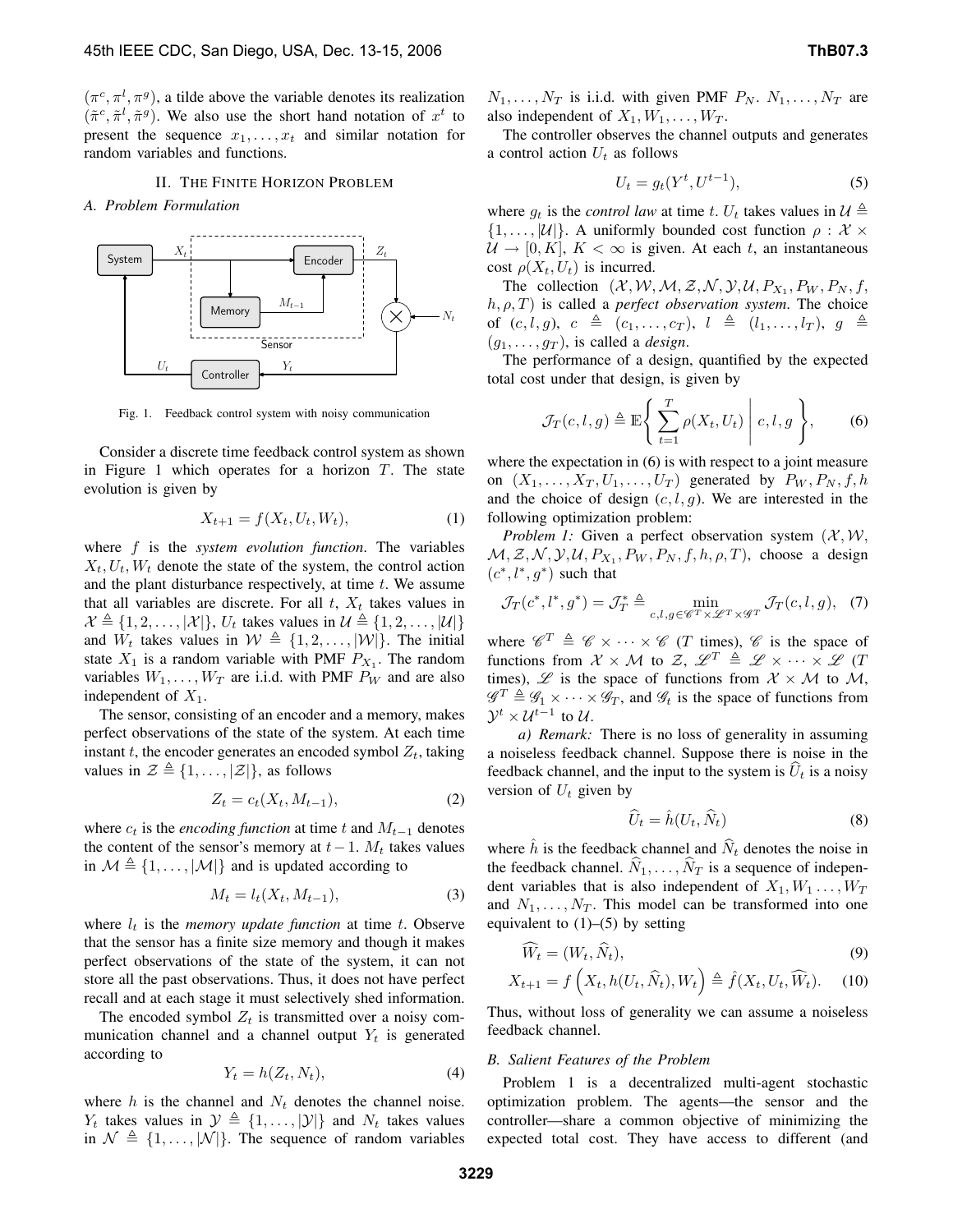non-nested) information about underlying state of nature. Furthermore, the actions taken by an agent at any instant of time affects the observations of the other agent at future time instants. Thus the problem is a sequential (in the sense of [25]) *dynamic team* with strictly non-classical information structure [26]. Dynamic teams are, in general, functional optimization problems having a complex interdependence among the decision rules [27]. This interdependence leads to non-convex (in policy space) optimization problems that are hard to solve (see [28] for an example). Identifying an information state sufficient for performance evaluation [29], [30] is a key step in obtaining a sequential decomposition of such problems. To obtain a sequential decomposition of Problem 1, we proceed as follows. First, we derive structural properties of optimal controllers. Using these structural results we transform Problem 1 into an equivalent optimization problem and identify information states for this equivalent problem. This yields a sequential decomposition for Problem 1 along with a dynamic programming algorithm to obtain an optimal design.

#### *C. Structural Results*

In this section we present structural properties of optimal controllers. For this purpose we define the following.

Definition 1: Let  $P_{X_t,M_t}$ ,  $P_{X_{t+1},M_t}$  and  $P_{X_{t+1},M_t}^+$  be random vectors defined as follows:

$$
P_{X_t, M_t}(x, m)
$$
  
= Pr (X<sub>t</sub> = x, M<sub>t</sub> = m | Y<sup>t</sup>, U<sup>t-1</sup>, c<sup>t</sup>, l<sup>t</sup>, g<sup>t-1</sup>)(11)  
\n
$$
P_{X_{t+1}, M_t}(x, m)
$$
  
= Pr (X<sub>t+1</sub> = x, M<sub>t</sub> = m | Y<sup>t</sup>, U<sup>t</sup>, c<sup>t</sup>, l<sup>t</sup>, g<sup>t</sup>)(12)  
\n
$$
P_{X_{t+1}, M_t}^+(x, m)
$$
  
= Pr (X<sub>t+1</sub> = x, M<sub>t</sub> = m | Y<sup>t+1</sup>, U<sup>t</sup>, c<sup>t+1</sup>, l<sup>t</sup>, g<sup>t</sup>)(13)

For any particular realization  $y^t$ ,  $u^{t-1}$  and arbitrary (but fixed) choice of  $c^t$ ,  $l^t$  and  $g^{t-1}$ , the realization of  $P_{X_t,M_t}$ , denoted by  $\widetilde{P}_{X_t,M_t}$ , is a PMF on  $(X_t, M_t)$ . If  $(Y^t, U^{t-1})$  is a random vector and  $c^t$ ,  $l^t$ ,  $g^{t-1}$  are arbitrary (but fixed) functions, then  $P_{X_t,M_t}$  is a random vector belonging to  $\mathcal{P}^{\mathcal{X}\times\mathcal{M}},$ the space of PMFs on  $X \times M$ . Similar interpretations hold for  $P_{X_{t+1},M_t}$  and  $P_{X_{t+1},M_t}$ .

These beliefs given by Definition 1 are related as follows:

*Lemma 1:* For each stage t, there exists a deterministic functions  $\psi$ ,  $\phi$ , and  $\nu$  such that

$$
P_{X_{t+1},M_t} = \psi(P_{X_t,M_t}, U_t), \tag{14}
$$

$$
P_{X_{t+1},M_t}^+ = \phi(P_{X_{t+1},M_t}, c_{t+1}),\tag{15}
$$

$$
P_{X_{t+1},M_{t+1}} = \nu(P_{X_{t+1},M_t}^+, l_{t+1}).\tag{16}
$$

*Proof:* Consider a component of  $P_{X_{t+1},M_t}$ , given by (14) at the top of the page.

Now consider

$$
\Pr\left(X_{t+1} = x, M_t = m, U_t = u_t | y^t, u^{t-1}, c^t, l^t, g^t\right)
$$
\n
$$
= \sum_{x_t \in \mathcal{X}} \Pr\left(X_t = x_t, M_t = m | y^t, u^{t-1}, c^t, l^t, g^t\right)
$$
\n
$$
\times \Pr\left(U_t = u_t | y^t, u^{t-1}, c^t, l^t, g^t, x_t, M_t = m\right)
$$
\n
$$
\times \Pr\left(X_{t+1} = x | x_t, M_t = m, y^t, u^t, c^t, l^t, g^t\right)
$$
\n
$$
\stackrel{(a)}{=} \Pr\left(u_t | y^t, l^{t-1}, g_t\right)
$$
\n
$$
\times \sum_{x_t \in \mathcal{X}} \left[\Pr\left(X_t = x_t, M_t = m | y^t, u^{t-1}, c^t, l^t, g^{t-1}\right) \right]
$$
\n
$$
= \Pr\left(u_t | y^t, l^{t-1}, g_t\right)
$$
\n
$$
\times \sum_{x_t \in \mathcal{X}} \left[\widetilde{P}_{X_t, M_t}(x_t, m) \Pr\left(X_{t+1} = x | x_t, u_t\right)\right],
$$
\n(18)

where  $(a)$  follows from  $(1)$  and  $(5)$ . Combine  $(14)$  and  $(18)$ and cancel Pr  $(u_t | y^t, l^{t-1}, g_t)$  from the numerator and the denominator of (14), giving

$$
\widetilde{P}_{X_{t+1},M_t} = \psi(\widetilde{P}_{X_t,M_t}, u_t),\tag{19}
$$

where  $\psi$  is given by (14) and (18).

Consider a component of  $\widetilde{P}^+_{X_{t+1},M_t}$ , given by (17) on the top of the page.

Now consider,

$$
\Pr\left(X_{t+1} = x, M_t = m, Y_{t+1} = y_{t+1} \mid y^t, u^t, c^{t+1}, l^t, g^t\right)
$$
\n
$$
= \Pr\left(X_{t+1} = x, M_t = m \mid y^t, u^t, c^{t+1}, l^t, g^t\right)
$$
\n
$$
\times \Pr(Y_{t+1} = y_{t+1} \mid y^t, u^t, c^{t+1},
$$
\n
$$
l^t, g^t, X_{t+1} = x, M_t = m)
$$
\n
$$
\stackrel{\text{(b)}}{=} \Pr\left(X_{t+1} = x, M_t = m \mid y^t, u^t, c^t, l^t, g^t\right)
$$
\n
$$
\times \Pr\left(Y_{t+1} = y_{t+1} \mid X_{t+1} = x, M_t = m, c_{t+1}\right)
$$
\n
$$
= \widetilde{P}_{X_{t+1}, M_t}(x, m)
$$
\n
$$
\times \Pr\left(Y_{t+1} = y_{t+1} \mid X_{t+1} = x, M_t = m, c_{t+1}\right),
$$

where  $(b)$  follows from  $(2)$  and  $(4)$ . Combining  $(17)$  and  $(21)$ we have

$$
\widetilde{P}^+_{X_{t+1},M_t} = \phi(\widetilde{P}_{X_{t+1},M_t}, c_{t+1}),\tag{22}
$$

where  $\phi(\cdot)$  is given by (17) and (21).

**3230**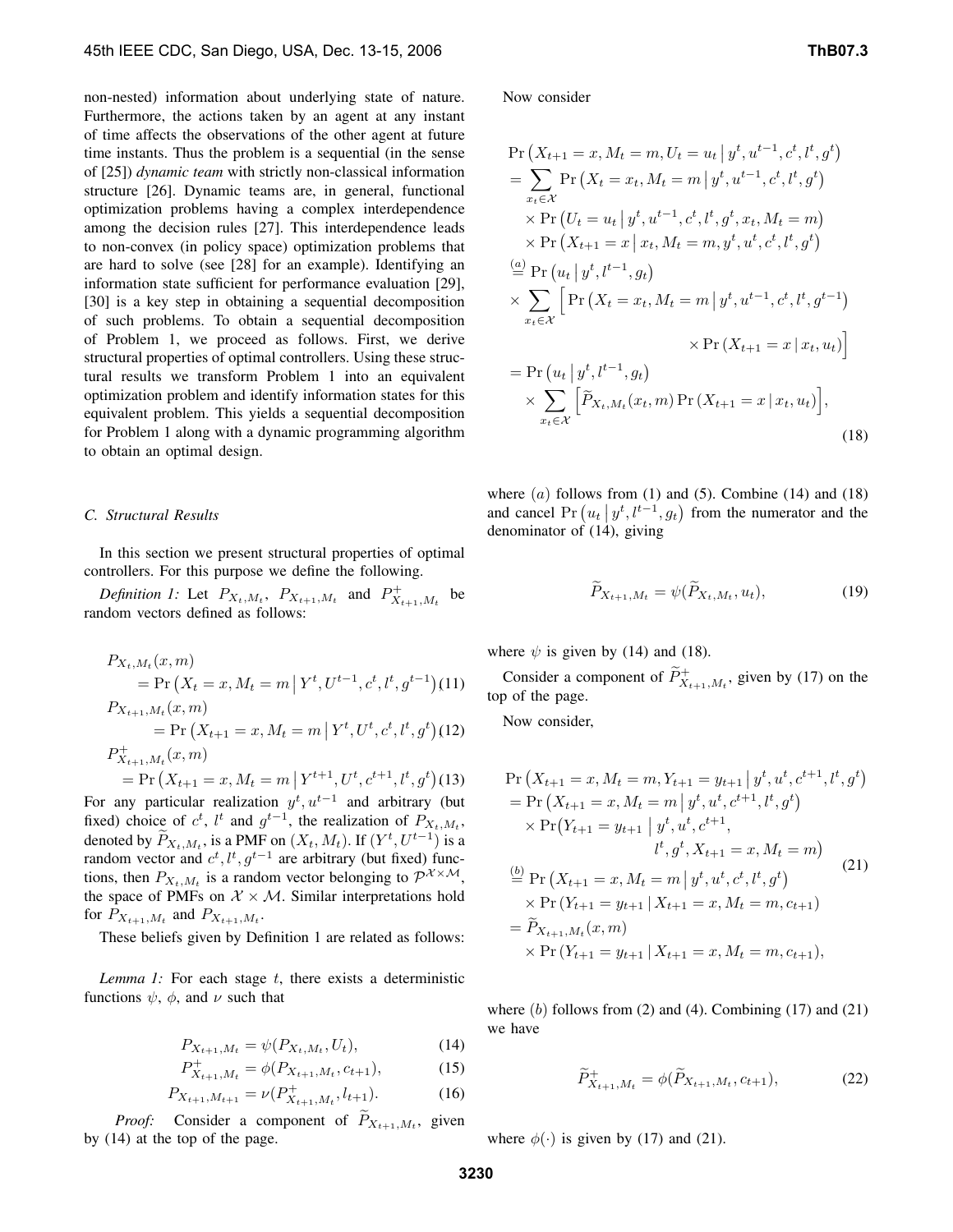$$
\widetilde{P}_{X_{t+1},M_t}(x,m) = \frac{\Pr\left(X_{t+1} = x, M_t = m, U_t = u_t \mid y^t, u^{t-1}, c^t, l^t, g^t\right)}{\sum_{x',m' \in \mathcal{X} \times \mathcal{M}} \Pr\left(X_{t+1} = x', M_t = m', U_t = u_t \mid y^t, u^{t-1}, c^t, l^t, g^t\right)}.
$$
\n(14)

$$
\widetilde{P}^+_{X_{t+1},M_t}(x,m) = \frac{\Pr\left(X_{t+1} = x, M_t = m, Y_{t+1} = y_{t+1} \mid y^t, u^t, c^{t+1}, l^t, g^t\right)}{\sum_{x',m' \in \mathcal{X} \times \mathcal{M}} \Pr\left(X_{t+1} = x', M_t = m', Y_{t+1} = y_{t+1} \mid y^t, u^t, c^{t+1}, l^t, g^t\right)}.
$$
\n(17)

## Consider a component of  $\widetilde{P}_{X_{t+1},M_{t+1}}$ ,

$$
P_{X_{t+1},M_{t+1}}(x,m)
$$
  
= Pr  $(X_{t+1} = x, M_{t+1} = m | y^{t+1}, u^t, c^{t+1}, l^{t+1}, g^t)$   
=  $\sum_{m_t \in \mathcal{M}} Pr(X_{t+1} = x, M_t = m_t | y^{t+1}, u^t, c^{t+1}, l^{t+1}, g^t)$   
 $\times Pr(M_{t+1} = m | X_{t+1} = x, M_t = m_t, y^{t+1}, u^t,$   
 $c^{t+1}, l^{t+1}, g^t)$   
 $\stackrel{(c)}{=} \sum_{m_t \in \mathcal{M}} Pr(X_{t+1} = x, M_t = m_t | y^{t+1}, u^t, c^{t+1}, l^t, g^t)$   
 $\times Pr(M_{t+1} = m | X_{t+1} = x, M_t = m_t, l_{t+1})$   
 $\times \sum_{m_t \in \mathcal{M}} \widetilde{P}_{X_{t+1},M_t}(x, m_t) 1 [m = l_{t+1}(x, m_t)]$   
 $\stackrel{\triangle}{=} \nu(\widetilde{P}_{X_{t+1},M_t}, l_{t+1}),$  (23)

where (c) follows from (3) and  $1 \mid \cdot$  is the indicator function.

The above relationships between the controller's beliefs lead to the structural results of the optimal controllers.

*Theorem 1:* Consider Problem 1 for any arbitrary (but fixed) encoding and memory update strategies  $c$  and  $l$ , respectively. Then, without loss of optimality, we can restrict attention to control laws of the form

$$
U_t = g_t(P_{X_t, M_t}).\tag{24}
$$

*Proof:* Equations (14)–(16) of Lemma 1 can be combined to obtain

$$
P_{X_{t+1},M_{t+1}} = \nu \left( \phi \left( \psi(P_{X_t,M_t}, U_t), c_{t+1} \right), l_{t+1} \right) \qquad (25)
$$
  

$$
\triangleq \mu(P_{X_t,M_t}, U_t, c_{t+1}, l_{t+1}).
$$

Thus for any fixed c and l,  $P_{X_t,M_t}$  is a controlled Markov process with control action  $U_t$ . Further, the expected instantaneous cost can be written as

$$
\mathbb{E}\left\{\rho(X_t, U_t) \mid y^t, u^t, c^t, l^t, g^t\right\}= \sum_{x_t, m_t \in \mathcal{X} \times \mathcal{M}} \rho(x_t, u_t) P_{X_t, M_t}(x_t, m_t) \qquad (26)\triangleq \hat{\rho}(\widetilde{P}_{X_t, M_t}, u_t).
$$

There is a subtle technicality in the first step of (26). See [31] for details. Hence we have a perfectly observed stochastic process  $\{P_{X_t,M_t}, t = 1, \ldots, T\}$  with control action  $U_t$ and instantaneous cost  $\hat{\rho}(P_{X_t,M_t}, U_t)$ . From Markov decision theory [30] we know that there is no loss of optimality in restricting attention to control laws of the form (24).

*1) Implication of the structural results:* Theorem 1 implies that at each stage  $t$ , without loss of optimality, we can restrict attention to controllers belonging to the family  $\mathscr{G}_s$  of functions from  $\mathcal{P}^{\mathcal{X}\times\mathcal{M}}$  to  $\mathcal{U}$ . Thus at each stage we can optimize over a fixed (rather than time-varying) domain. Thus Problem 1 is equivalent to the following problem:

*Problem 2:* Given a perfect observation system  $(\mathcal{X}, \mathcal{W},$  $M, Z, N, Y, U, P_{X_1}, P_W, P_N, f, h, \rho, T$ , choose a design  $(c^*, l^*, g^*)$  that is optimal with respect to the performance criterion of (6), i.e.,

$$
\mathcal{J}_T(c^*, l^*, g^*) = \mathcal{J}_T^* \triangleq \min_{c, l, g \in \mathscr{C}^T \times \mathscr{L}^T \times \mathscr{G}_s^T} \mathcal{J}_T(c, l, g), \tag{27}
$$

where  $\mathscr{G}_s^T \triangleq \mathscr{G}_s \times \cdots \times \mathscr{G}_s$  (*T* times).

Thus we have an optimization problem in which the action space is not changing with time. In the next section we provide a sequential decomposition of Problem 2.

## *D. Joint Optimization*

In this section, we identify information states sufficient for performance evaluation of Problem 2, resulting in its sequential decomposition. Problem 2 is equivalent to Problem 1, hence we also obtain a sequential decomposition of Problem 1. The intuition behind our approach is as follows. As mentioned in Section II-B, the agents act in a sequential manner. Let  $\pi_t^c, \pi_t^l, \pi_t^g$  be the information states of the encoder, memory update and controller respectively. For these to be valid states, they must satisfy the property

$$
\cdots \longrightarrow \pi_t^c \stackrel{c_t}{\longrightarrow} \pi_t^l \stackrel{l_t}{\longrightarrow} \pi_t^g \stackrel{g_t}{\longrightarrow} \pi_{t+1}^c \longrightarrow \cdots,
$$

that is, at each time instant t,  $\pi_t^l$  can be determined from  $\pi_t^c$ and  $c_t$ ,  $\pi_t^g$  can be determined from  $\pi_t^l$  and  $l_t$ , and  $\pi_{t+1}^c$  can be determined from  $\pi_t^g$  and  $g_t$ . This ensures that  $\pi_t^c$ ,  $\pi_t^{\overline{t}}$ ,  $\pi_t^g$  are *information states* in the sense of [30]. However, a system can have more than one information state, and not all of them are sufficient for performance evaluation (see [29]). To be sufficient for performance evaluation, the information states must *absorb/summarize* the effect of past decision rules on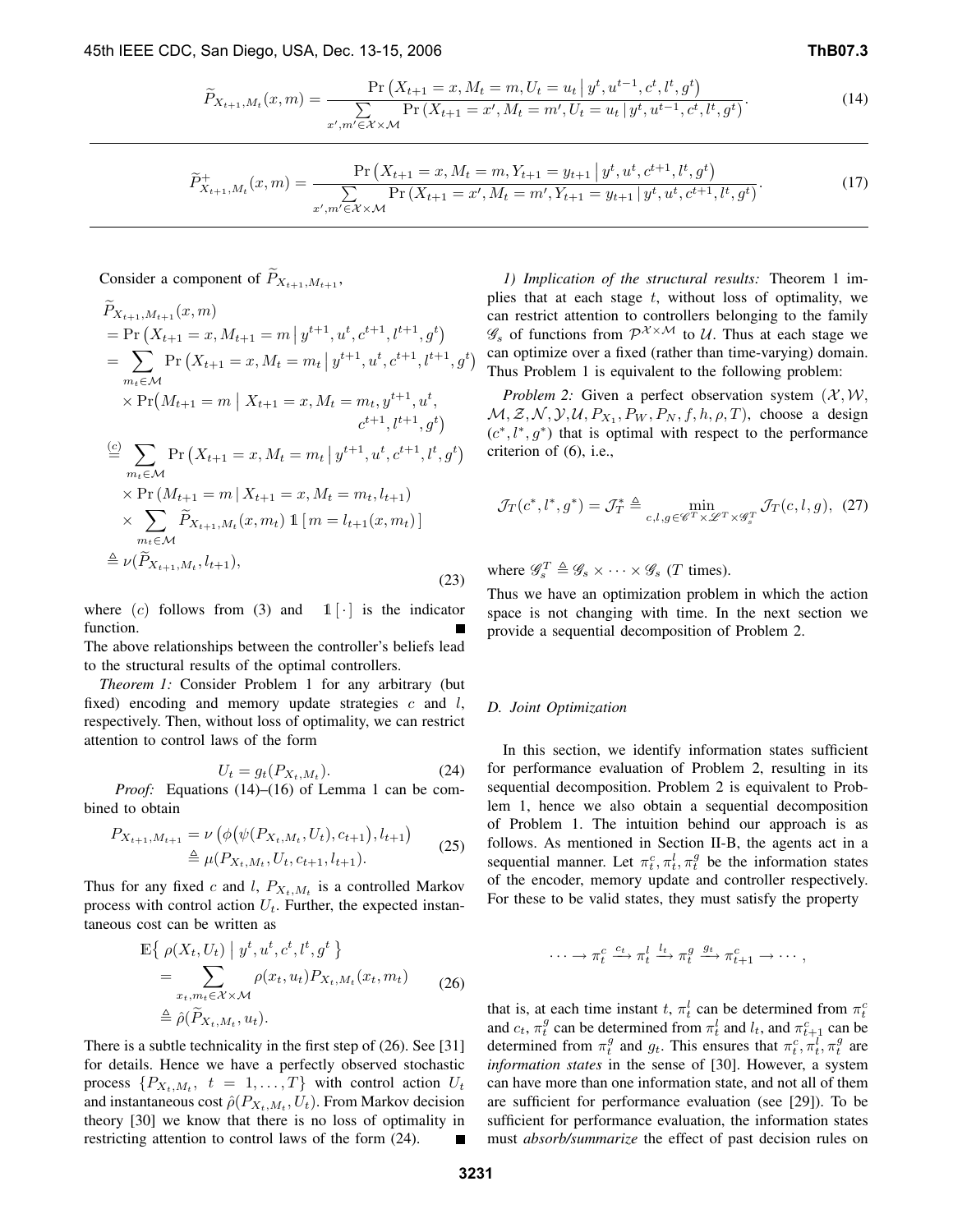the expected future cost, that is,

$$
\mathbb{E}\left\{\sum_{s=t}^{T} \rho(X_s, U_s) \middle| c, l, g \right\}
$$
\n
$$
= \mathbb{E}\left\{\sum_{s=t}^{T} \rho(X_s, U_s) \middle| \pi_t^c, c_t^T, l_t^t, g_t^T \right\}
$$
\n
$$
= \mathbb{E}\left\{\sum_{s=1}^{T} \rho(X_s, U_s) \middle| \pi_t^l, c_{t+1}^T, l_t^t, g_t^T \right\}
$$
\n
$$
= \mathbb{E}\left\{\sum_{s=t}^{T} \rho(X_s, U_s) \middle| \pi_t^g, c_{t+1}^T, l_{t+1}^t, g_t^T \right\}
$$
\n(28)

Furthermore, to extend the results of the finite horizon problem to infinite horizon problems, we want the domain of information states to be time-invariant.

The following information states satisfy the above requirements.

*Definition 2:* Let Π be the space of probability measure on  $\mathcal{X} \times \mathcal{M} \times \mathcal{P}^{\mathcal{X} \times \mathcal{M}}$ . Define  $\pi_t^c, \pi_t^l, \pi_t^g, t = 1, \dots, T$ , as follows:

- 1)  $\pi_t^c = \Pr(X_t, M_{t-1}, P_{X_t, M_{t-1}}).$ 2)  $\pi_t^l = \Pr(X_t, M_{t-1}, P_{X_t, M_{t-1}}^+)$ .
- 3)  $\pi_t^g = \Pr(X_t, M_t, P_{X_t, M_t}).$

The unconditional PMFs  $\pi_t^c, \pi_t^l, \pi_t^g$  defined above are information states sufficient for performance evaluation of Problem 2. Specifically, they satisfy the following properties:

*Lemma 2:*  $\pi_t^c, \pi_t^l, \pi_t^g$  are information states for the encoder, the memory update and the controller respectively, i.e.,

1) there exist linear transformations  $Q^{c}(c_t)$ ,  $Q^{l}(l_t)$ , and  $Q^g(g_t)$  such that

$$
\pi_t^l = Q^c(c_t)\pi_t^c,\tag{29}
$$

$$
\pi_t^g = Q^l(l_t)\pi_t^l,\tag{30}
$$

$$
\pi_{t+1}^c = Q^g(g_t)\pi_t^g.
$$
 (31)

2) the conditional expected instantaneous cost can be expressed as

$$
\mathbb{E}\left\{\rho(X_t, U_t) \mid c^t, l^t, g^t\right\} = \tilde{\rho}(\pi_t^g, g_t),\tag{32}
$$

where  $\tilde{\rho}$  is a deterministic function.

*Proof:* This follows from Lemma 1 and Definition 2. See [31] for details.

Using this result the performance criterion of (6) can be rewritten as

$$
\mathbb{E}\left\{\sum_{t=1}^{T}\rho(X_t, U_t) \middle| c, l, g\right\} = \sum_{t=1}^{T} \mathbb{E}\left\{\rho(X_t, U_t) \middle| c^t, l^t, g^t\right\}
$$

$$
\triangleq \sum_{t=1}^{T} \tilde{\rho}(\pi_t^g, g_t), \tag{33}
$$

where the sequence  $\{\pi_1^g, \ldots, \pi_T^g\}$  depends on the choice of  $(c, l, g)$ . Hence, Problem 2 is equivalent to the following deterministic problem:

*Problem 3:* Consider a deterministic system with states  $\pi_t^c, \pi_t^l, \pi_t^g$ . The initial state  $\pi_1^c$  is known and the  $t \geq 1$ , the system evolves as follows,

$$
\pi_t^l = Q^c(c_t)\pi_t^c,\tag{34}
$$

$$
\pi_t^g = Q^l(l_t)\pi_t^l,\tag{35}
$$

$$
\pi_{t+1}^c = Q^g(g_t)\pi_t^g,
$$
\n(36)

where  $c_t, l_t, g_t$  belong to  $\mathcal{C}, \mathcal{L}, \mathcal{G}_s$  respectively and  $Q^c, Q^l, Q^g$  are known linear transformations. At time t, an instantaneous cost  $\tilde{\rho}(\pi_t^g, g_t)$  is incurred.

The optimization problem is to determine design  $(c, l, g)$ , where  $c \triangleq (c_1,\ldots,c_T)$ ,  $l \triangleq (l_1,\ldots,l_T)$ , and  $g \triangleq$  $(g_1, \ldots, g_T)$ , to minimize the total cost over horizon T, i.e.,

$$
\min_{(c,l,g)\in\mathscr{C}^T\times\mathscr{L}^T\times\mathscr{G}_s^T} \sum_{t=1}^T \tilde{\rho}(\pi_t^g, g_t) \tag{37}
$$

This is a classical deterministic optimal control problem; optimal functions  $(c^*, l^*, g^*)$  are determined as follows:

*Theorem 2:* An optimal design  $(c^*, l^*, g^*)$  for Problem 3 (and consequently for Problem 2 and thereby for Problem 1) is given the following nested optimality equations:

$$
V_T^g(\pi^g) = \inf_{g_T \in \mathscr{G}_s} \tilde{\rho}(\pi^g, g_T) \tag{38}
$$

and for  $t = 1, \ldots, T$ 

$$
V_t^c(\pi^c) = \min_{c_l \in \mathscr{C}} V_t^l\big(Q^c(c_t)\pi^c\big),\tag{39}
$$

$$
V_t^l(\pi^l) = \min_{l_l \in \mathcal{L}} V_t^g\big(Q^l(l_t)\pi^l\big),\tag{40}
$$

$$
V_t^g(\pi^g) = \inf_{g_t \in \mathcal{G}_s} \tilde{\rho}(\pi^g, g_t) + V_{t+1}^c(Q^g(g_t)\pi^g). \tag{41}
$$

The arg min (or arg inf) at each step determines the corresponding optimal design for that stage. Furthermore, the optimal performance is given by

$$
\mathcal{J}_T^* = V_1^c(\pi_1^c). \tag{42}
$$

*Proof:* This is a standard result, see [30, Chapter 2]. ■

## III. INFINITE HORIZON PROBLEM

In this section we extend the model of Section II-A to an infinite horizon ( $T \rightarrow \infty$ ) using two performance criteria:

1) *Expected Discounted Cost* where the performance of a design is determined by

$$
\mathcal{J}^{\beta}(c,l,g) = \mathbb{E}\Bigg\{\sum_{t=1}^{\infty} \beta^{t-1} \rho(X_t, U_t) \mid c, l, g\Bigg\},\tag{43}
$$

where  $0 < \beta < 1$  is called the discount factor.

2) *Average Cost per unit time* where the performance of a design is determined by

$$
\overline{\mathcal{J}}(c,l,g) = \limsup_{T \to \infty} \frac{1}{T} \mathbb{E} \Bigg\{ \sum_{t=1}^{T} \rho(X_t, U_t) \mid c, l, g \Bigg\}.
$$
\n(44)

We take the lim sup rather than lim as for some designs  $(c, l, g)$  the limit may not exist.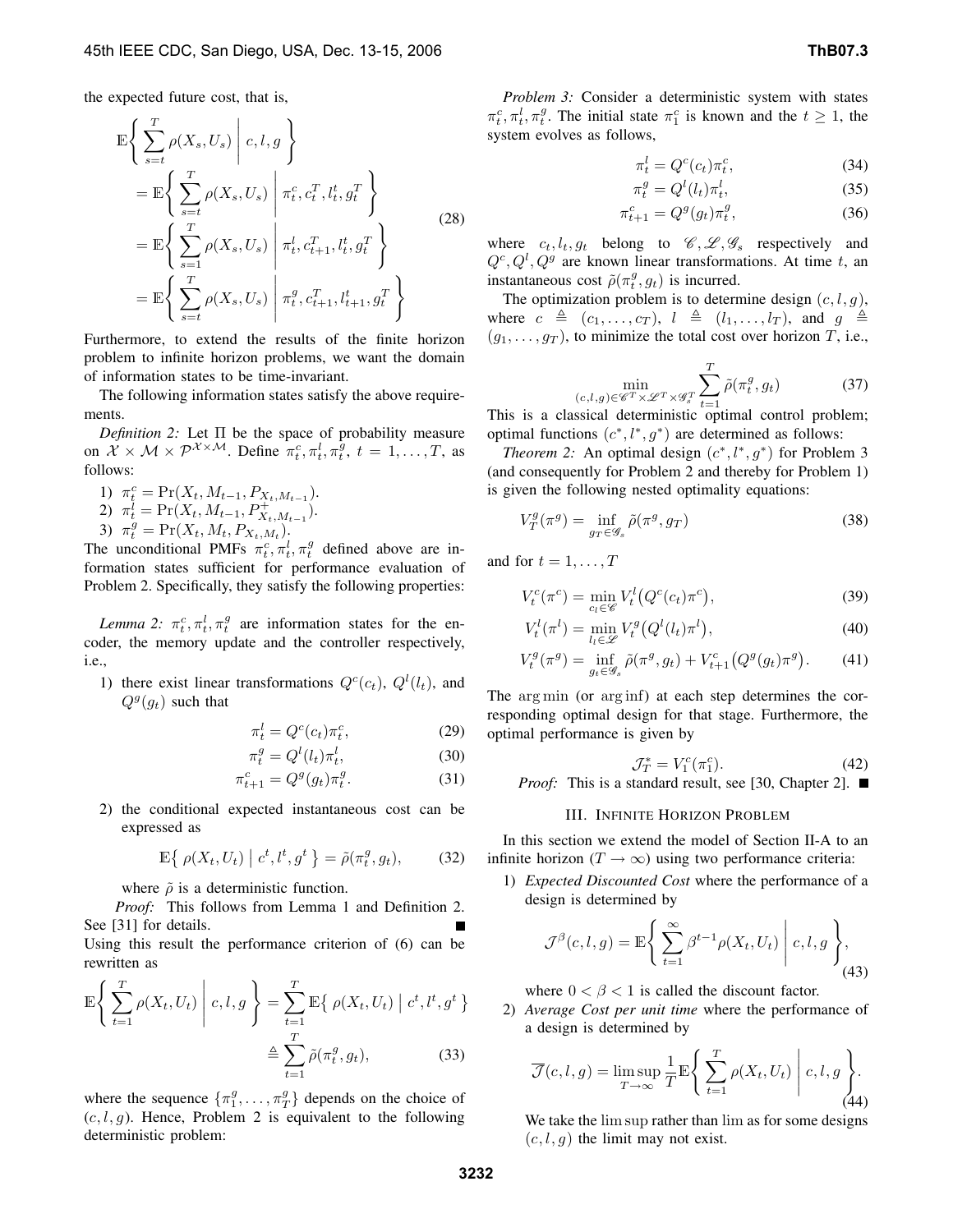Ideally, while implementing a design for infinite horizon problems, we would like to use time-invariant designs. This motivates the following definition.

*Definition 3:* A design  $(c, l, g)$ ,  $c \triangleq (c_1, c_2, \ldots)$ ,  $l \triangleq$  $(l_1, l_2,...), g \triangleq (g_1, g_2,...)$  is called stationary (or timeinvariant) if  $c_1 = c_2 = \cdots = c, l_1 = l_2 = \cdots = l, g_1 = g_2 =$  $\cdots = g.$ 

Due to the dynamic team nature of the problem, it is not immediately clear whether there exist stationary designs that are optimal (or  $\varepsilon$ -optimal). In this section we show that for the expected discounted cost problem, without loss of optimality, there exist stationary design that are optimal; for the average cost per unit time problem, under certain conditions, there exist stationary designs that are  $\varepsilon$ -optimal.

#### *A. Expected Discounted Cost Problem*

Consider the infinite horizon problem with expected discounted cost criterion given by (43). For this problem the relations of Lemma 1 hold, hence the structural result of Theorem 1 is valid, and we can restrict attention to encoders belonging to  $\mathscr{G}_s$ . Define  $\pi_t^c, \pi_t^l, \pi_t^g$  as in Definition 2. Lemma 2 can be proved as before. The transformations  $Q^c, Q^l, Q^g$  and the expected instantaneous cost  $\tilde{\rho}$  are the same as in the finite horizon case. Hence, the infinite horizon problem with the expected discounted cost criterion given by (43) is equivalent to Problem 3 with the optimization criterion given by

$$
\mathcal{J}^{\beta}(c,l,g) \triangleq \mathbb{E}\Bigg\{\sum_{t=1}^{\infty} \beta^{t-1} \rho(\pi_t^g, g_t) \middle| c, l, g \Bigg\}.
$$
 (45)

For this problem we have the following result:

*Theorem 3:* For the infinite horizon expected discounted cost problem with the performance criterion given by (43), without loss of optimality, one can restrict attention to stationary designs. Specifically, for any optimal design  $(c', l', g')$ there exists a stationary design  $(c_0^{\infty}, l_0^{\infty}, g_0^{\infty})$ ,  $c_0^{\infty} \stackrel{\triangle}{=}$  $(c_0, c_0,...), l_0^{\infty} \triangleq (l_0, l_0,...),$  and  $g_0^{\infty} \triangleq (g_0, g_0,...),$  such that

$$
V(\pi_1^c) = \mathcal{J}^{\beta}(c_0^{\infty}, l_0^{\infty}, g_0^{\infty}) = \mathcal{J}^{\beta}(c', l', g'), \qquad (46)
$$

where  $V$  is the unique uniformly bounded fixed point of

$$
V(\pi) = \min_{(c,l,g)\in\mathscr{C}\times\mathscr{L}\times\mathscr{G}_s} \widetilde{\rho}(\widehat{Q}(c,l)\pi,g) + \beta V\left(\widetilde{Q}(c,l,g)(\pi)\right),\tag{47}
$$

with

$$
\widehat{Q}(c,l) \triangleq Q^{l}(l) \circ Q^{c}(c), \tag{48}
$$

$$
\widetilde{Q}(c,l,g) \triangleq Q^g(g) \circ Q^l(l) \circ Q^c(c), \tag{49}
$$

and  $(c_0, l_0, g_0)$  satisfy

$$
V(\pi) = \widetilde{\rho}\left(\widehat{Q}(c_0, l_0)\pi, g_0\right) + \beta V\left(\widetilde{Q}(c_0, l_0, g_0)(\pi)\right).
$$
 (50)  
*Proof:* See [31].

#### *B. Average Cost per unit time Problem*

Consider the infinite horizon problem with average cost per unit time criterion given by (44). For this problem the relations of Lemma 1 hold, hence the structural result of Theorem 1 is valid, and we can restrict attention to encoders belonging to  $\mathscr{G}_s$ . Define  $\pi_t^c, \pi_t^l, \pi_t^g$  as in Definition 2. Lemma 2 can be proved as before. The transformations  $Q^c, Q^l, Q^g$  and the expected instantaneous cost  $\tilde{\rho}$  are the same as in the finite horizon case. Hence, the infinite horizon expected discounted cost problem is equivalent to Problem 3 with the optimization criterion given by

$$
\overline{\mathcal{J}}(c,l,g) \triangleq \limsup_{T \to \infty} \frac{1}{T} \mathbb{E} \left\{ \left. \sum_{t=1}^{T} \rho(\pi_t^g, g_t) \right| c, l, g \right\}.
$$
 (51)

For this problem we have the following result:

*Theorem 4:* For the infinite horizon average cost per unit time problem with the performance criterion given by (51), assume

(A1) for any  $\varepsilon > 0$  there exist bounded measurable functions  $v(\cdot)$  and  $r(\cdot)$  and design  $(c_0, l_0, g_0) \in \mathscr{C} \times \mathscr{L} \times \mathscr{G}_s$ such that for all  $\pi$ ,

$$
v(\pi) = \min_{c,l,g \in \mathscr{C} \times \mathscr{L} \times \mathscr{G}_s} v\left(\widetilde{Q}(c,l,g)\pi\right)
$$
  
=  $v\left(\widetilde{Q}(c_0,l_0,g_0)\pi\right),$  (52)

and

$$
\min_{c,l,g \in \mathscr{C} \times \mathscr{L} \times \mathscr{G}_s} \widetilde{\rho}(\widehat{Q}(c,l)\pi, g) + r(\widetilde{Q}(c,l,g)\pi) \le
$$
\n
$$
\leq v(\pi) + r(\pi) \leq \widetilde{\rho}(\widehat{Q}(c_0,l_0)\pi, g_0) + r(\widetilde{Q}(c_0,l_0,g_0)\pi) + \varepsilon.
$$
\n(53)

Then for any horizon T and any design  $(c', l', g')$  for that horizon, the stationary design  $(c_0^{\infty}, l_0^{\infty}, g_0^{\infty})$ ,  $c_0^{\infty}$  =  $(c_0, c_0,...), l_0^{\infty} = (l_0, l_0,...), g_0^{\infty} = (g_0, g_0,...),$  satisfies  $\mathcal{J}_T(c_0^T, l_0^T, g_0^T) = r(\pi_1^c) + Tv(\pi_1^c) \le \mathcal{J}_T(c', l', g') + \varepsilon,$  (54)

where  $\alpha^T = (\alpha, \dots, \alpha)$  (*T* times) for  $\alpha = c_0, l_0, g_0$ . Further under  $(A1)$ ,  $(54)$  is equivalent to

$$
\overline{\mathcal{J}}(c_0^{\infty}, l_0^{\infty}, g_0^{\infty}) = v(\pi_1^c) \le \underline{\mathcal{J}}(c'', l'', g''),\tag{55}
$$

where  $(c'', l'', g'')$  is any infinite horizon policy and

$$
\underline{\mathcal{J}}(c'', l'', g'') = \liminf_{T \to \infty} \frac{1}{T} \sum_{t=1}^{T} \widetilde{\rho} \left( \widetilde{Q}(c_t'', l_t'') \pi_t, g_t'' \right). \tag{56}
$$
  
\n*Proof:* See [31].

## *C. Implication of the Result*

We have shown that there exist optimal stationary designs for the infinite horizon expected discounted cost problem and, under certain conditions,  $\varepsilon$ -optimal stationary designs for the infinite horizon average cost per unit time problem. This simplifies the off-line optimization problem since we have to choose the best amongst  $\mathscr{C} \times \mathscr{L} \times \mathscr{G}_s$  stationary strategies, rather than to choose the best amongst  $\mathscr{C}^\infty\times$  $\mathscr{L}^{\infty} \times \mathscr{G}^{\infty}_s$  time-varying strategies. Further, implementing stationary strategies involves implementing one function at each agent which is much simpler than implementing a timevarying strategy.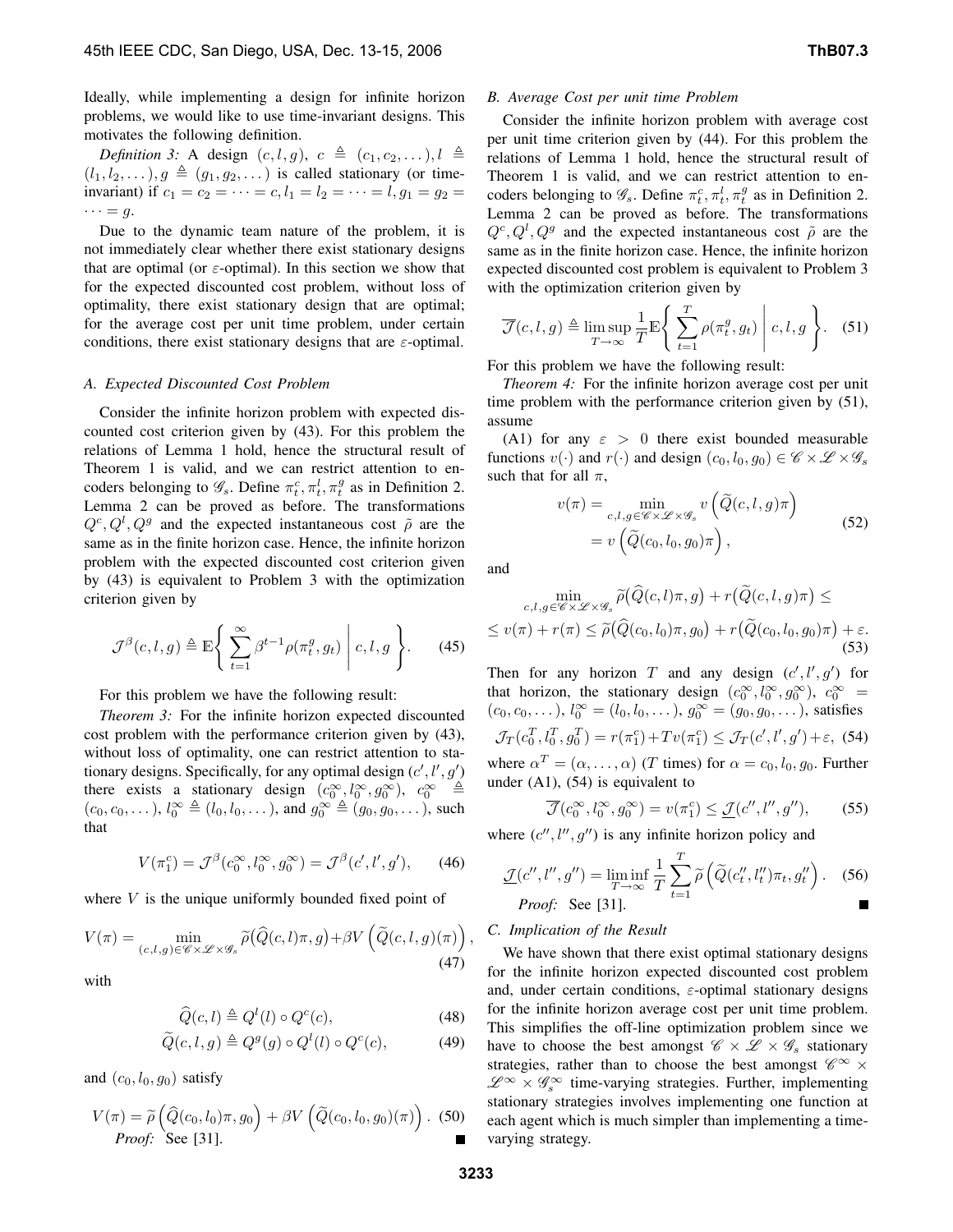#### IV. COMPUTATIONAL ISSUES

The dynamic program of Theorem 2 for joint optimization of encoding, memory updating and control strategies is similar to a dynamic program for partially observed Markov decision problems (POMDP) with uncountable state space and uncountable action space. The information state  $\pi_t^c$  belongs to Π, the space of probability measures on  $\mathcal{X} \times \mathcal{M} \times \mathcal{P}^{\mathcal{X} \times \mathcal{M}},$ which is a subset of probability measures on  $\mathbb{R}^d$ , with  $d = |\mathcal{X}| \times |\mathcal{M}| + 1$ . The action spaces  $\mathcal{F}$  and  $\mathcal{L}$  are finite while the action space  $\mathscr{G}_S$  is uncountable. Therefore, in the dynamic program of Theorem 2, the information state belongs to the space of probability measures on a finite dimensional Euclidean space and an uncountable state space. The standard computational techniques for solving such POMDPs can be used to obtain numerical results.

It is the off-line computation of an optimal design that has exponential complexity. The on-line implementation is simple as we need to implement a stationary design.

#### V. SENSORS WITH IMPERFECT OBSERVATIONS

So far we have assumed that the sensor perfectly observes the state of the system. However in many practical systems, the sensor observations are noisy due to external disturbances and the intrinsic noise in the measurement hardware. In this section we model this scenario and show that noisy observations by the sensor do not alter the nature of the problem. We first consider the finite horizon case.

## *A. Problem Formulation*



Fig. 2. Feedback control system with noisy communication and imperfect observations.

Consider a discrete time imperfect observation system as shown in Figure 2 which operates for  $T$  time steps. The state of the system  $X_t$  evolves according to (1). The observations  $S_t$  made by the observer at time t are noisy version of the state of the system and are given by

$$
S_t = \hat{h}(X_t, \hat{N}_t),\tag{57}
$$

where  $\widehat{N}_t$  denotes the observation noise and  $\widehat{h}$  is the *observation channel.*  $S_t$  takes values in  $S \triangleq \{1, \ldots, |S|\}$  and  $\widehat{N}_t$ takes values in  $\hat{N} \triangleq \{1, \ldots, |\hat{N}|\}$ . The sequence of random variables  $N_1, \ldots, N_T$  are i.i.d. with PMF  $P_{\widehat{N}}$ .  $N_1, \ldots, N_T$ <br>is also independent of  $X_1, W_1, \ldots, W_T, N_1, \ldots, N_T$ . is also independent of  $X_1, W_1, \ldots, W_T, N_1, \ldots, N_T$ .

$$
Z_t = c_t(S_t, M_{t-1}),
$$
\n(58)

$$
M_t = l_t(S_t, M_{t-1}).
$$
\n(59)

All other components of the system (the channel, the controller and the performance measure) are modeled as in Section II-A. The collection of  $(\mathcal{X}, \mathcal{W}, \mathcal{N}, \mathcal{S}, \mathcal{M}, \mathcal{Z}, \mathcal{N}, \mathcal{S})$  $\mathcal{Y}, \mathcal{U}, P_{X_1}, P_W, P_{\widehat{N}}, P_N, f, \mu, h, \rho, T$  is called an *imperfect*<br>observation system. The choice of  $(c, l, a)$ ,  $c \triangleq (c_1, c_2, c_3)$ *observation system.* The choice of  $(c, l, g)$ ,  $c \triangleq (c_1, \ldots, c_T)$ ,  $l \triangleq (l_1,\ldots,l_T)$ ,  $q \triangleq (q_1,\ldots,q_T)$ , is called a *design*. The performance of a design, quantified by the expected total cost under that design, is given by (6). We are interested in the following optimization problem:

*Problem 4:* Given an imperfect observation system  $(X,$  $W, N, S, M, Z, N, Y, U, P_{X_1}, P_W, P_{\hat{N}}, P_N, f, \mu, h, \rho, T$ ,<br>choose a design  $(c^*, l^*, \sigma^*)$  such that choose a design  $(c^*, l^*, g^*)$  such that

$$
\mathcal{J}_T(c^*, l^*, g^*) = \mathcal{J}_T^* \triangleq \min_{c, l, g \in \mathscr{C}^T \times \mathscr{L}^T \times \mathscr{G}^T} \mathcal{J}_T(c, l, g), \tag{60}
$$

where  $\mathscr{C}^T \triangleq \mathscr{C} \times \cdots \times \mathscr{C}$  (*T* times),  $\mathscr{C}$  is the space of functions from  $S \times M$  to  $\mathcal{Z}, \mathcal{L}^T \triangleq \mathcal{L} \times \cdots \times \mathcal{L}$  (T times),  $\mathscr L$  is the space of functions from  $S \times \mathcal M$  to  $\mathcal M$ ,  $\mathscr{G}^T \triangleq \mathscr{G}_1 \times \cdots \times \mathscr{G}_T$ , and  $\mathscr{G}_t$  is the space of functions from  $\mathcal{Y}^{t} \times \mathcal{U}^{t-1}$  to  $\mathcal{U}.$ 

Although in Problem 4 the encoder does not know the state of the plant, the problem is conceptually same as Problem 1 and the solution methodology of Problem 1 works for Problem 4 with very minor changes.

## *B. Structural Results*

In this section we present structural properties of optimal controllers. For this purpose define the following:

*Definition 4:* Let  $P_{X_t,M_t}$  and  $P_{X_{t+1},M_t}$  be defined as in Definition 2. Define  $P_{X_{t+1},S_t,M_t}$  as follows:

$$
P_{X_{t+1}, S_t, M_t}(x, s, m)
$$
  
= Pr(X<sub>t+1</sub> = x, S<sub>t</sub> = s, M<sub>t</sub> = m | Y<sup>t</sup>, U<sup>t</sup>, c<sup>t+1</sup>, l<sup>t</sup>).

These beliefs are related as follows:

*Lemma 3:* For each stage  $t$ , there exists a deterministic functions  $\psi$ ,  $\phi$ , and  $\hat{\nu}$  such that

$$
P_{X_{t+1},M_t} = \psi(P_{X_t,M_t}, U_t),\tag{61}
$$

$$
P_{X_{t+1},S_t,M_t} = \hat{\phi}(P_{X_{t+1},M_t},c_{t+1}),\tag{62}
$$

$$
P_{X_{t+1}, M_{t+1}} = \hat{\nu}(P_{X_{t+1}, S_t, M_t}, l_{t+1}).
$$
\n(63)

*Proof:* This can be proved along the same lines as the proof of Lemma 1.

Using the above relationship it can be shown that the structural result of Theorem 1 also hold for Problem 4. Thus, without loss of optimality, we can restrict attention to controllers of the form (24). These structural results imply that we can formulate a problem equivalent to Problem 4 with a time invariant action space.